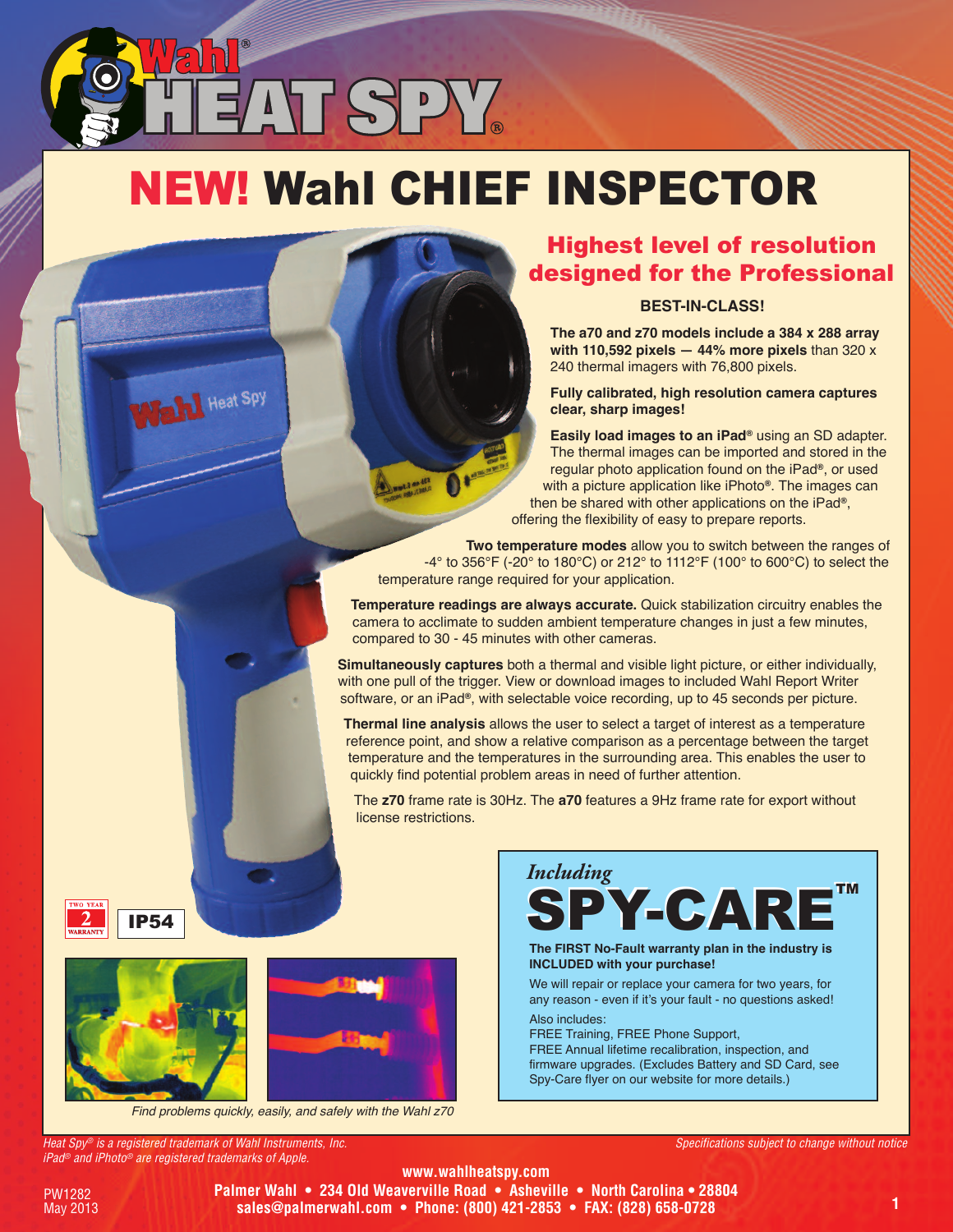| a70 • z70 CHIEF INSPECTOR Specifications                                   |                                                                                                                                                                                                                                                                                                    |                                                                                                                                    |                                                |               |
|----------------------------------------------------------------------------|----------------------------------------------------------------------------------------------------------------------------------------------------------------------------------------------------------------------------------------------------------------------------------------------------|------------------------------------------------------------------------------------------------------------------------------------|------------------------------------------------|---------------|
| <b>Model Number</b>                                                        | a70                                                                                                                                                                                                                                                                                                | z70                                                                                                                                | <b>Model Number</b>                            |               |
| <b>Frame Rate</b>                                                          | 9 <sub>Hz</sub>                                                                                                                                                                                                                                                                                    | 30Hz*                                                                                                                              |                                                |               |
| <b>Sensor Info</b>                                                         |                                                                                                                                                                                                                                                                                                    |                                                                                                                                    | <b>Removable Storage</b>                       |               |
| <b>Detector</b>                                                            | Uncooled Microbolometer Focal Plane Array (EPA)                                                                                                                                                                                                                                                    |                                                                                                                                    | <b>Storage Mode</b>                            | Manu          |
| <b>Resolution/Pixel Size</b>                                               | 384 x 288                                                                                                                                                                                                                                                                                          |                                                                                                                                    | <b>File Format (Thermal)</b>                   |               |
| <b>Spectral Range</b>                                                      | $8 - 14 \mu m$                                                                                                                                                                                                                                                                                     |                                                                                                                                    | <b>File Format (Visible)</b>                   |               |
| <b>Thermal Sensitivity</b>                                                 | $0.06@30^{\circ}$ C                                                                                                                                                                                                                                                                                |                                                                                                                                    | <b>File Size</b>                               |               |
| <b>Image Performance</b>                                                   |                                                                                                                                                                                                                                                                                                    | <b>Voice Annotation</b>                                                                                                            |                                                |               |
| <b>LCD Display</b>                                                         | High Resolution 3.5" Color LCD, 640 x 480                                                                                                                                                                                                                                                          |                                                                                                                                    |                                                |               |
| <b>Visible Camera</b>                                                      | 1.3 Megapixel CMOS Sensor                                                                                                                                                                                                                                                                          |                                                                                                                                    | <b>Laser Pointer</b>                           |               |
|                                                                            | <b>Lens Parameter</b>                                                                                                                                                                                                                                                                              |                                                                                                                                    |                                                |               |
| <b>Field of View</b>                                                       | $25^\circ$ x 19 $^\circ$                                                                                                                                                                                                                                                                           |                                                                                                                                    | <b>Report Analysis Software</b>                |               |
| <b>Focus Range</b>                                                         | 0.1 m to $\infty$                                                                                                                                                                                                                                                                                  |                                                                                                                                    | <b>Video Output</b>                            |               |
| <b>Focus Type</b>                                                          | Manual                                                                                                                                                                                                                                                                                             |                                                                                                                                    | <b>Freeze Frame/Save Image</b>                 | Free:         |
| <b>Spatial Resolution</b>                                                  | 1.37 mrad                                                                                                                                                                                                                                                                                          |                                                                                                                                    |                                                |               |
|                                                                            | <b>Measurement Analysis</b>                                                                                                                                                                                                                                                                        |                                                                                                                                    | <b>Ambient Operating</b><br><b>Temperature</b> |               |
| <b>Measurement Range</b>                                                   | Low/High Temperature Switchable: -4° to 356°F (-20° to 180°C)<br>or 212° to 1112°F (100° to 600°C)                                                                                                                                                                                                 |                                                                                                                                    | <b>Storage Temperature</b>                     |               |
| <b>Measurement Accuracy</b>                                                | Greater of $\pm 2\%$ of reading or $\pm 2\degree$ C                                                                                                                                                                                                                                                |                                                                                                                                    | <b>Humidity</b>                                |               |
|                                                                            | 11 Display Color Palettes: Ironbow; Negative Grayscale; Positive<br>Grayscale; Amber; Hot Metal; Cool Metal; Rainbow Green-Red;<br>Rainbow Blue-Red; Rainbow Black-White; High Contrast<br>Blue-Yellow; and High Contrast Violet-White<br><b>Image Adjustment:</b> Auto Ranging / Manual Level and |                                                                                                                                    | <b>IP Rating</b>                               |               |
| <b>Image Control</b>                                                       |                                                                                                                                                                                                                                                                                                    |                                                                                                                                    |                                                |               |
|                                                                            |                                                                                                                                                                                                                                                                                                    |                                                                                                                                    | <b>Power</b>                                   |               |
|                                                                            | Span / Adjustable Display Brightness Control                                                                                                                                                                                                                                                       | Auto Calibration with Adjustable Time Interval or                                                                                  | <b>Operating Time</b>                          |               |
| <b>Self Calibration</b>                                                    | <b>Push Button Manual</b>                                                                                                                                                                                                                                                                          |                                                                                                                                    | <b>Power Save Mode</b>                         |               |
| <b>Measurement Mode</b>                                                    | Spots, Areas, Lines, Isotherms, Delta T                                                                                                                                                                                                                                                            |                                                                                                                                    | <b>Charging System</b>                         |               |
| # of Measurement Spots                                                     | 1 Hot, 1 Cold, plus 2 Adjustable                                                                                                                                                                                                                                                                   |                                                                                                                                    |                                                |               |
| # of Measurement Areas                                                     |                                                                                                                                                                                                                                                                                                    | 3                                                                                                                                  | <b>Housing</b>                                 |               |
| # of Measurement Lines                                                     |                                                                                                                                                                                                                                                                                                    | 1 Vertical, 1 Horizontal                                                                                                           | <b>Mounting</b>                                |               |
| <b>T</b> Reflect                                                           |                                                                                                                                                                                                                                                                                                    | <b>Manual Adjustment</b>                                                                                                           | <b>Dimensions</b>                              |               |
| <b>T</b> Correct                                                           |                                                                                                                                                                                                                                                                                                    | Manual Adjustment                                                                                                                  | Weight (w/o battery)                           |               |
| <b>Digital Zoom</b>                                                        |                                                                                                                                                                                                                                                                                                    | $2 \times$ or $4 \times$                                                                                                           | <b>Software Compatibility</b>                  | Mi            |
| <b>Thermal/Visible Image</b>                                               |                                                                                                                                                                                                                                                                                                    | Toggle between Thermal and Visible                                                                                                 | <b>Included Accessories</b>                    | Carry<br>Batt |
| <b>Alarm</b>                                                               |                                                                                                                                                                                                                                                                                                    | High and Low Temperature Audible and Visible Alarm;<br><b>Isotherm Visible Alarm</b>                                               |                                                |               |
| <b>Temperature Scale</b>                                                   | User Selectable: °C, °F, and K                                                                                                                                                                                                                                                                     |                                                                                                                                    | <b>Optional Accessories</b>                    | W             |
| <b>User Settings</b>                                                       |                                                                                                                                                                                                                                                                                                    | Date/Time, Temperature Unit and 11 Languages: English; Spanish;<br>French; German; Italian; Portuguese; Korean; Japanese; Russian; |                                                |               |
|                                                                            | Simplified Chinese; and Traditional Chinese                                                                                                                                                                                                                                                        |                                                                                                                                    | <b>Shock Test</b>                              |               |
| <b>Emissivity Range</b><br>Specifications subject to change without notice |                                                                                                                                                                                                                                                                                                    | Adjustable from 0.01 to 1.00 with Built-in Emissivity Table                                                                        | <b>Vibration Test</b>                          |               |
|                                                                            | Heat $Sov$ <sup>®</sup> is a registered trademark of Wahl Instruments. Inc.                                                                                                                                                                                                                        |                                                                                                                                    | Immunity Toete                                 |               |

| JI UIL UPUUIIVUUUIU                            |                                                                                                                                                                                           |     |  |  |
|------------------------------------------------|-------------------------------------------------------------------------------------------------------------------------------------------------------------------------------------------|-----|--|--|
| <b>Model Number</b>                            | a70                                                                                                                                                                                       | z70 |  |  |
|                                                | <b>Image Storage</b>                                                                                                                                                                      |     |  |  |
| <b>Removable Storage</b>                       | 2GB SD / Time Stamped                                                                                                                                                                     |     |  |  |
| <b>Storage Mode</b>                            | Manual Single Image Save or Programmable Auto Save to SD Card                                                                                                                             |     |  |  |
| <b>File Format (Thermal)</b>                   | JPEG plus Temperature in 14 bit data                                                                                                                                                      |     |  |  |
| <b>File Format (Visible)</b>                   | <b>JPEG</b>                                                                                                                                                                               |     |  |  |
| <b>File Size</b>                               | 100K (Typical Value)                                                                                                                                                                      |     |  |  |
| <b>Voice Annotation</b>                        | Maximum 45 seconds per image                                                                                                                                                              |     |  |  |
|                                                | Laser                                                                                                                                                                                     |     |  |  |
| <b>Laser Pointer</b>                           | Class $2, < 1$ mW / 635nm, Red                                                                                                                                                            |     |  |  |
| <b>Record</b>                                  |                                                                                                                                                                                           |     |  |  |
| <b>Report Analysis Software</b>                | Yes                                                                                                                                                                                       |     |  |  |
| <b>Video Output</b>                            | User Selectable PAL and NTSC                                                                                                                                                              |     |  |  |
| <b>Freeze Frame/Save Image</b>                 | Freeze Frame and Save Image, Thermal and/or Visible to SD Card                                                                                                                            |     |  |  |
|                                                | <b>Environment</b>                                                                                                                                                                        |     |  |  |
| <b>Ambient Operating</b><br><b>Temperature</b> | 5° to 122°F (-15° to 50°C)                                                                                                                                                                |     |  |  |
| <b>Storage Temperature</b>                     | $-4^{\circ}$ to 140°F ( $-20^{\circ}$ to 60°C)                                                                                                                                            |     |  |  |
| Humidity                                       | $\leq$ 90% non-condensing                                                                                                                                                                 |     |  |  |
| <b>IP Rating</b>                               | <b>IP 54</b>                                                                                                                                                                              |     |  |  |
|                                                | <b>Power</b>                                                                                                                                                                              |     |  |  |
| <b>Power</b>                                   | 1 Rechargeable Lithium Ion Battery                                                                                                                                                        |     |  |  |
| <b>Operating Time</b>                          | 2 Batteries provide $\geq 4$ plus hours operation                                                                                                                                         |     |  |  |
| <b>Power Save Mode</b>                         | Yes                                                                                                                                                                                       |     |  |  |
| <b>Charging System</b>                         | External AC Mains Battery Charger included; In Camera<br>Charging with optional AC Battery Charger                                                                                        |     |  |  |
|                                                | <b>General Info</b>                                                                                                                                                                       |     |  |  |
| <b>Housing</b>                                 | <b>Impact Resistant Molded Plastic and Wrist Strap</b>                                                                                                                                    |     |  |  |
| <b>Mounting</b>                                | Hand Held with Tripod mounting / 1/4"-20 Thread                                                                                                                                           |     |  |  |
| <b>Dimensions</b>                              | Width: 4.5 in. (115mm) x Length: 5.9 in. (150mm)<br>x Height: 9 in. (230mm)                                                                                                               |     |  |  |
| Weight (w/o battery)                           | 1.65 lbs (0.75 Kg)                                                                                                                                                                        |     |  |  |
| <b>Software Compatibility</b>                  | Microsoft Windows 2000, Windows XP, Vista, and Windows 7                                                                                                                                  |     |  |  |
| <b>Included Accessories</b>                    | Carrying Case; Wrist Strap; Lens Cap; 2 Rechargeable Lithium Ion<br>Batteries; Video Out Cable; AC Mains Battery Charger; Report &<br>Analysis Software; User Manual, SD Card and Reader. |     |  |  |
| <b>Optional Accessories</b>                    | NIST Traceable Certificate of Conformance; Extended<br>Warranty; Auxillary Charging Package includes: Car Charger,<br>AC mains charger, and International Plugs                           |     |  |  |
| <b>Safety Certificates</b>                     |                                                                                                                                                                                           |     |  |  |
| <b>Shock Test</b>                              | 25G, IEC68-2-29                                                                                                                                                                           |     |  |  |
| <b>Vibration Test</b>                          | 2G, IEC68-2-6                                                                                                                                                                             |     |  |  |
| <b>Immunity Tests</b>                          | Yes                                                                                                                                                                                       |     |  |  |
| <b>Emission Limits</b>                         | <b>Yes</b>                                                                                                                                                                                |     |  |  |

*Specifications subject to change without notice*



**www.wahlheatspy.com www.wahlheatspy.com**

**Palmer Wahl • 234 Old Weaverville Road • Asheville • North Carolina • 28804 sales@palmerwahl.com • Phone: (800) 421-2853 • FAX: (828) 658-0728**

**2**

**IP54** 

\*Export Licensing fee on 30Hz models may be required for your country, subject to US Government approval. No Export License required on 9Hz models.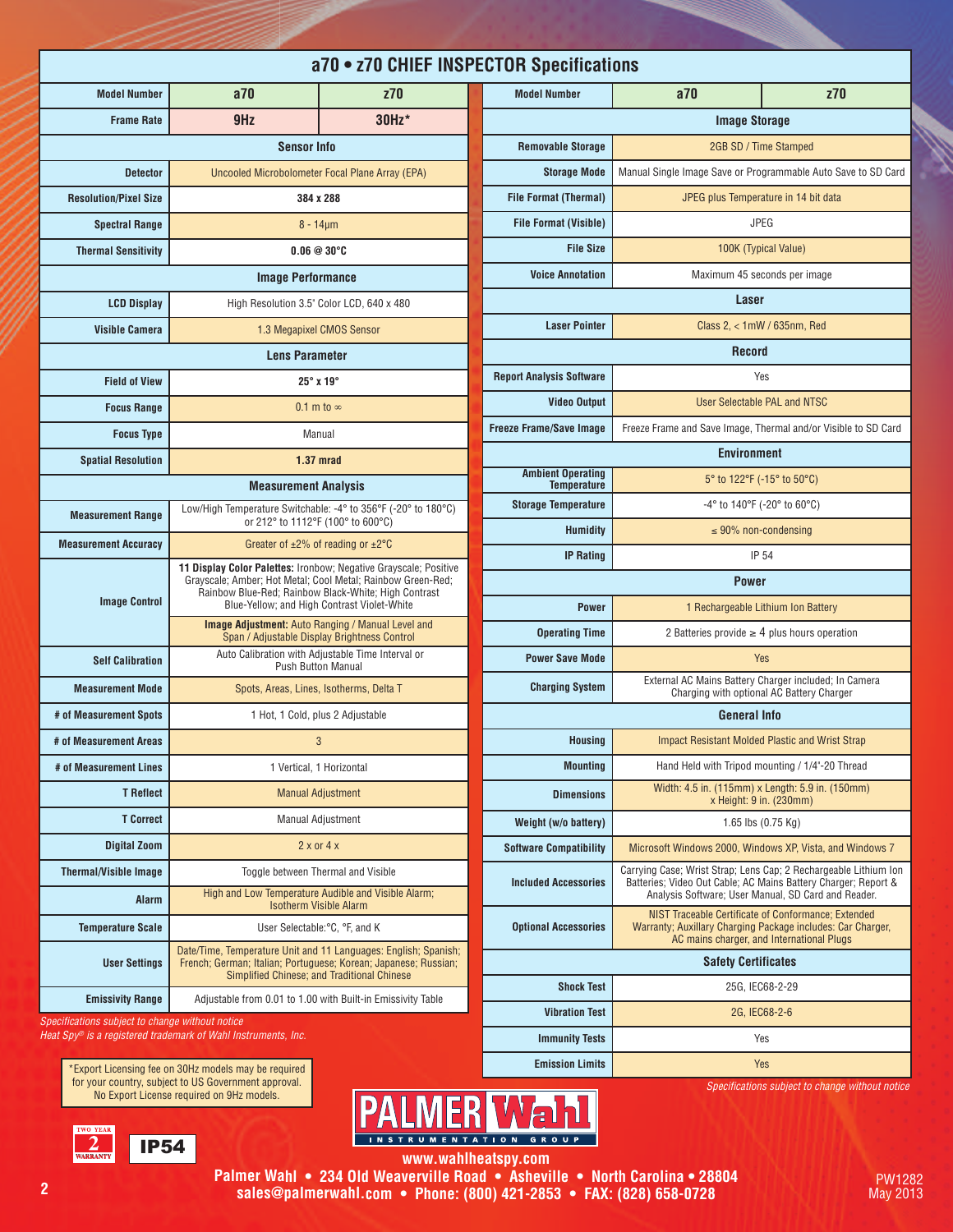

## a70 • z70 Thermal Imager Specifications

| ᢦ<br><b>Model Number</b>           | a70 Series Chief Inspector                                                                                                                                                                                                        | <b>z70 Series Chief Inspector</b> |  |  |
|------------------------------------|-----------------------------------------------------------------------------------------------------------------------------------------------------------------------------------------------------------------------------------|-----------------------------------|--|--|
|                                    | <b>Full Feature Series Specifications</b>                                                                                                                                                                                         |                                   |  |  |
| <b>Frame Rate</b>                  | 9Hz                                                                                                                                                                                                                               | 30Hz*                             |  |  |
|                                    | <b>Sensor Info</b>                                                                                                                                                                                                                |                                   |  |  |
| <b>Detector</b>                    | Uncooled Microbolometer Focal Plane Array (FPA)                                                                                                                                                                                   |                                   |  |  |
| <b>Resolution/Pixel Size</b>       | 384 x 288                                                                                                                                                                                                                         |                                   |  |  |
| <b>Spectral Range</b>              | $8 - 14 \mu m$                                                                                                                                                                                                                    |                                   |  |  |
| <b>Thermal Sensitivity</b>         | $0.06 \ @ \ 30^{\circ}C$                                                                                                                                                                                                          |                                   |  |  |
|                                    | <b>Image Performance</b>                                                                                                                                                                                                          |                                   |  |  |
| <b>LCD Display</b>                 | High Resolution 3.5" Color LCD, 640 x 480                                                                                                                                                                                         |                                   |  |  |
| <b>Visible Camera</b>              | 1.3 Megapixel CMOS Sensor                                                                                                                                                                                                         |                                   |  |  |
|                                    | <b>Lens Parameter</b>                                                                                                                                                                                                             |                                   |  |  |
| <b>Field of View</b>               | $25^\circ$ x 19 $^\circ$                                                                                                                                                                                                          |                                   |  |  |
| <b>Focus Range</b>                 | 0.1 m to $\infty$                                                                                                                                                                                                                 |                                   |  |  |
| <b>Focus Type</b>                  | Manual                                                                                                                                                                                                                            |                                   |  |  |
| <b>Spatial Resolution</b>          | 1.37 mrad                                                                                                                                                                                                                         |                                   |  |  |
|                                    | <b>Measurement Analysis</b>                                                                                                                                                                                                       |                                   |  |  |
| <b>Measurement Range</b>           | Low/High Temperature Switchable: -4° to 356°F (-20° to 180°C) or 212° to 1112°F (100° to 600°C)                                                                                                                                   |                                   |  |  |
| <b>Measurement Accuracy</b>        | Greater of $\pm 2\%$ of reading or $\pm 2\degree$ C. Instrument is not calibrated below -10°C.                                                                                                                                    |                                   |  |  |
| <b>Image Control</b>               | 11 Display Color Palettes: Ironbow; Negative Grayscale; Positive Grayscale; Amber; Hot Metal; Cool Metal; Rainbow Green-<br>Red: Rainbow Blue-Red: Rainbow Black-White: High Contrast Blue-Yellow: and High Contrast Violet-White |                                   |  |  |
|                                    | Image Adjustment: Auto Ranging / Manual Level and Span / Adjustable Display Brightness Control                                                                                                                                    |                                   |  |  |
| <b>Auto Correction</b>             | Auto Correction of Microbolometer with Adjustable Time Interval or Push Button Manual                                                                                                                                             |                                   |  |  |
| <b>Measurement Mode</b>            | Spots, Areas, Lines, Isotherms, Delta T                                                                                                                                                                                           |                                   |  |  |
| <b>Number of Measurement Spots</b> | 1 Hot, 1 Cold, plus 2 Adjustable                                                                                                                                                                                                  |                                   |  |  |
| <b>Number of Measurement Areas</b> | 3                                                                                                                                                                                                                                 |                                   |  |  |
| <b>Number of Measurement Lines</b> | 1 Vertical, 1 Horizontal                                                                                                                                                                                                          |                                   |  |  |
| <b>T</b> Reflect                   | <b>Manual Adjustment</b>                                                                                                                                                                                                          |                                   |  |  |
| <b>T</b> Correct                   | <b>Manual Adjustment</b>                                                                                                                                                                                                          |                                   |  |  |
| <b>Digital Zoom</b>                | 2 X or 4 X                                                                                                                                                                                                                        |                                   |  |  |
| <b>Thermal/Visible Image</b>       | Toggle between Thermal and Visible                                                                                                                                                                                                |                                   |  |  |
| <b>Alarm</b>                       | High and Low Temperature Audible and Visible Alarm; Isotherm Visible Alarm                                                                                                                                                        |                                   |  |  |
| <b>Temperature Scale</b>           | User Selectable: °C, °F, and K                                                                                                                                                                                                    |                                   |  |  |
| <b>User Settings</b>               | Date/Time, Temperature Unit and 11 Languages: English; Spanish; French; German;<br>Italian; Portuguese; Korean; Japanese; Russian; Simplified Chinese; and Traditional Chinese                                                    |                                   |  |  |
| <b>Emissivity Range</b>            | Adjustable from 0.01 to 1.00 with Built-in Emissivity Table                                                                                                                                                                       |                                   |  |  |

*HeatSpy® is a registered trademark of Wahl Instruments, Inc.*



\*Export Licensing fee on 30Hz models may be required for your country, subject to US Government approval. No Export License required on 9Hz models.

*Specifications subject to change without notice.*

May <sup>2013</sup> *Continued Innovation Since 1836*